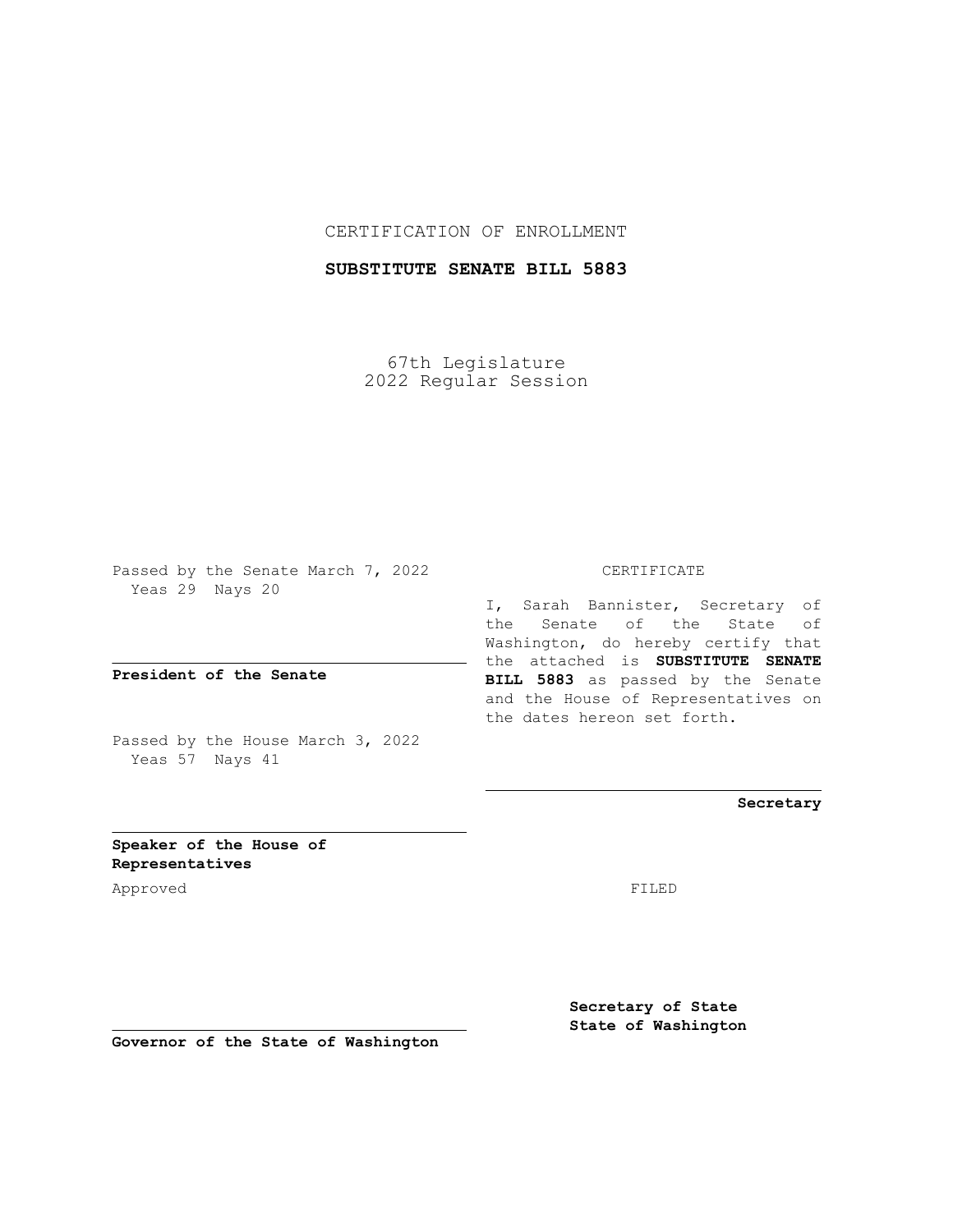## **SUBSTITUTE SENATE BILL 5883**

AS AMENDED BY THE HOUSE

Passed Legislature - 2022 Regular Session

## **State of Washington 67th Legislature 2022 Regular Session**

**By** Senate Law & Justice (originally sponsored by Senators Trudeau, Keiser, Billig, Conway, Hunt, Kuderer, Nguyen, Nobles, Robinson, Saldaña, Van De Wege, and C. Wilson)

READ FIRST TIME 02/03/22.

 AN ACT Relating to an unaccompanied homeless youth's ability to provide informed consent for that minor patient's own health care, including nonemergency, outpatient, and primary care services, including physical examinations, vision examinations and eyeglasses, dental examinations, hearing examinations and hearing aids, immunizations, treatments for illnesses and conditions, and routine follow-up care customarily provided by a health care provider in an outpatient setting, excluding elective surgeries; and amending RCW 9 7.70.065.

BE IT ENACTED BY THE LEGISLATURE OF THE STATE OF WASHINGTON:

 **Sec. 1.** RCW 7.70.065 and 2021 c 270 s 1 are each amended to read 12 as follows:

 (1) Informed consent for health care for a patient who does not have the capacity to make a health care decision may be obtained from a person authorized to consent on behalf of such patient. For purposes of this section, a person who is of the age of consent to make a particular health care decision is presumed to have capacity, unless a health care provider reasonably determines the person lacks capacity to make the health care decision due to the person's demonstrated inability to understand and appreciate the nature and consequences of a health condition, the proposed treatment, including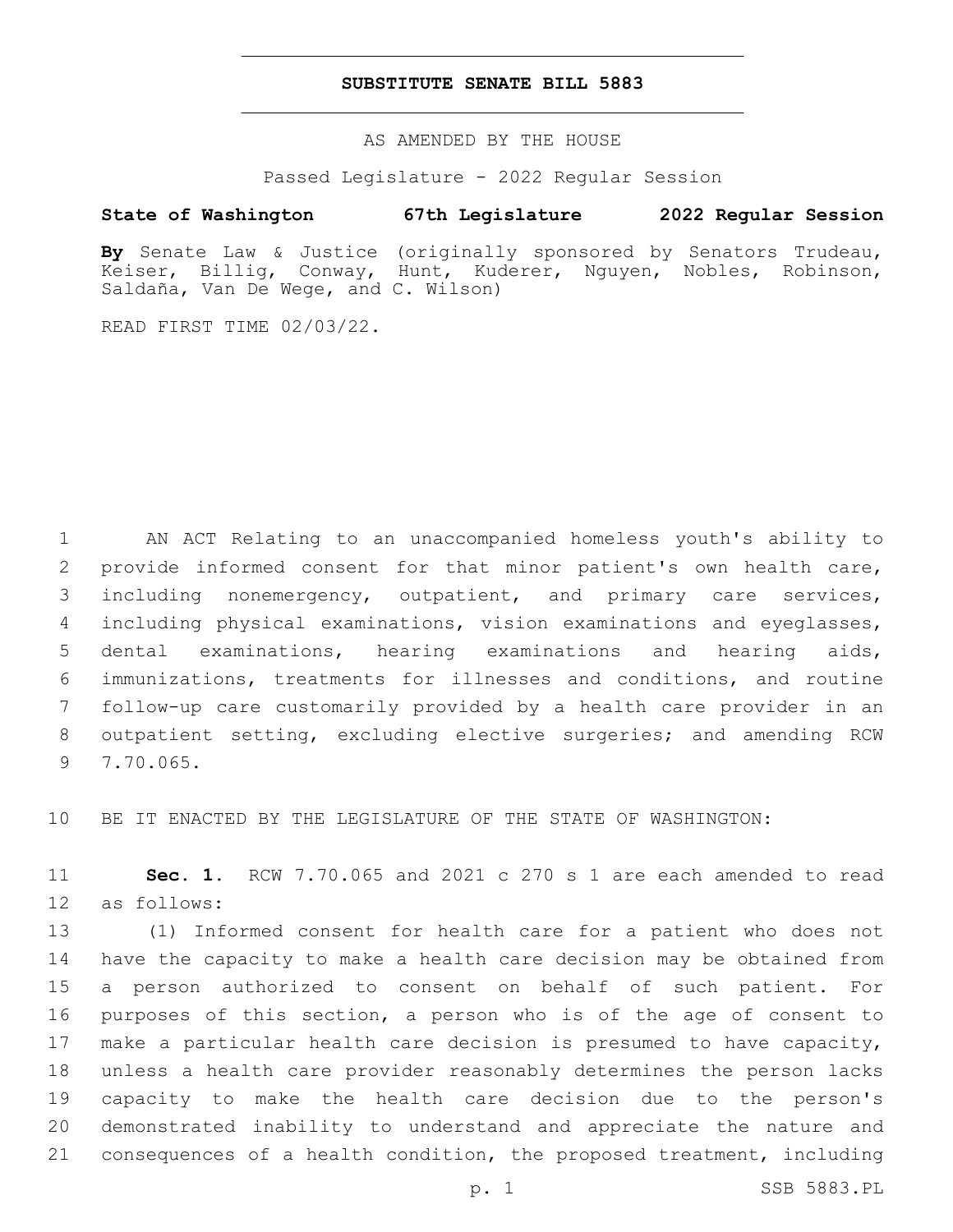the anticipated results, benefits, risks, and alternatives to the proposed treatment, including nontreatment, and reach an informed decision as a result of cognitive impairment; and the health care provider documents the basis for the determination in the medical 5 record.

 (a) Persons authorized to provide informed consent to health care on behalf of an adult patient who does not have the capacity to make a health care decision shall be a member of one of the following classes of persons in the following order of priority:

10 (i) The appointed quardian of the patient, if any;

 (ii) The individual, if any, to whom the patient has given a durable power of attorney that encompasses the authority to make 13 health care decisions;

(iii) The patient's spouse or state registered domestic partner;

 (iv) Children of the patient who are at least eighteen years of 16 age;

17 (v) Parents of the patient;

18 (vi) Adult brothers and sisters of the patient;

 (vii) Adult grandchildren of the patient who are familiar with 20 the patient;

 (viii) Adult nieces and nephews of the patient who are familiar 22 with the patient;

 (ix) Adult aunts and uncles of the patient who are familiar with 24 the patient; and

 $(25)(A)$  An adult who:

26 (I) Has exhibited special care and concern for the patient;

(II) Is familiar with the patient's personal values;

(III) Is reasonably available to make health care decisions;

 (IV) Is not any of the following: A physician to the patient or an employee of the physician; the owner, administrator, or employee of a health care facility, nursing home, or long-term care facility where the patient resides or receives care; or a person who receives 33 compensation to provide care to the patient; and

(V) Provides a declaration under (a)(x)(B) of this subsection.

 $(B)$  An adult who meets the requirements of (a)(x)(A) of this subsection shall provide a declaration, which is effective for up to six months from the date of the declaration, signed and dated under penalty of perjury pursuant to chapter 5.50 RCW, that recites facts and circumstances demonstrating that he or she is familiar with the 40 patient and that he or she: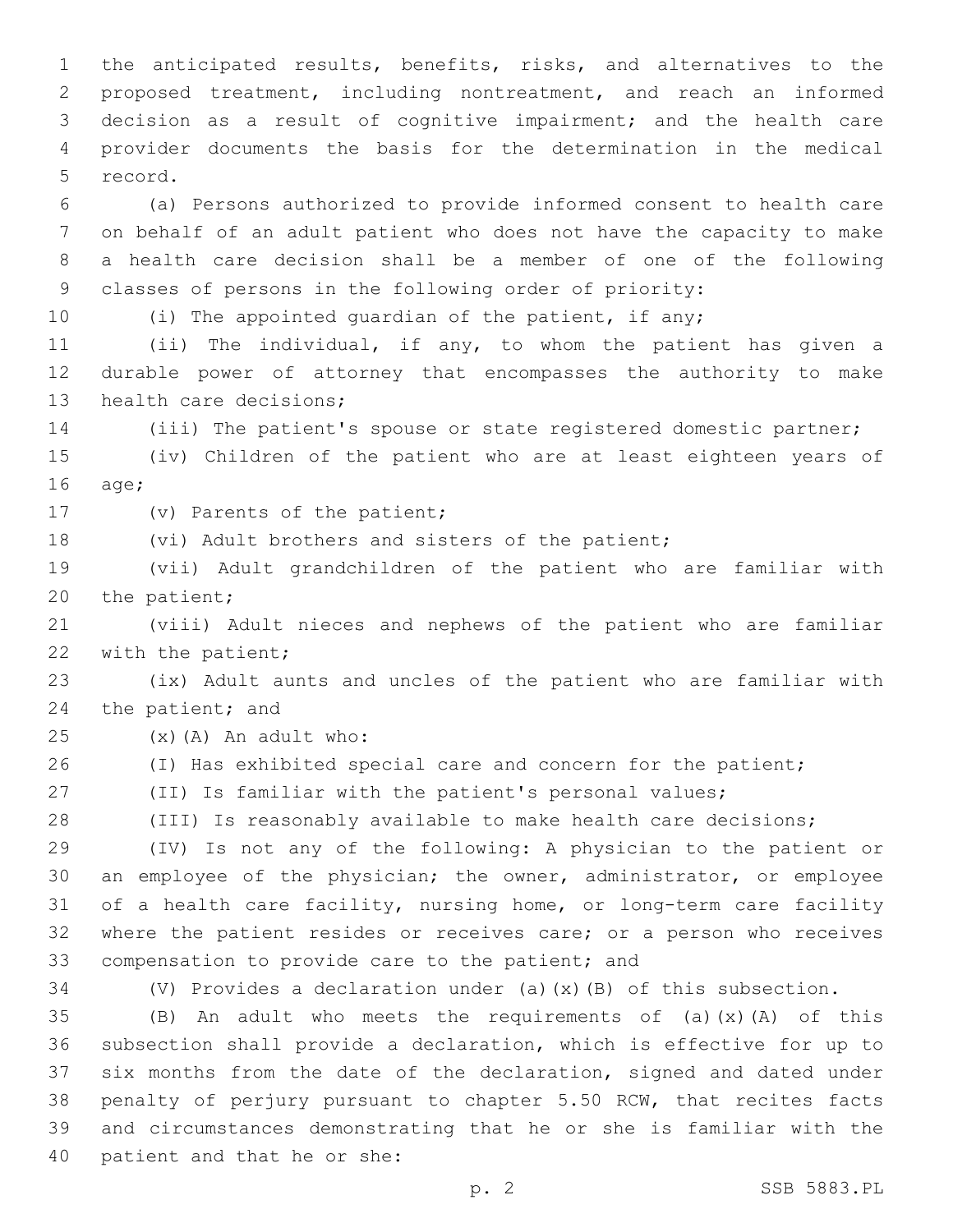(I) Meets the requirements of (a)(x)(A) of this subsection;

(II) Is a close friend of the patient;2

 (III) Is willing and able to become involved in the patient's 4 health care:

 (IV) Has maintained such regular contact with the patient as to be familiar with the patient's activities, health, personal values, 7 and morals; and

 (V) Is not aware of a person in a higher priority class willing and able to provide informed consent to health care on behalf of the 10 patient.

 (C) A health care provider may, but is not required to, rely on a declaration provided under (a)(x)(B) of this subsection. The health care provider or health care facility where services are rendered is immune from suit in any action, civil or criminal, or from professional or other disciplinary action when such reliance is based on a declaration provided in compliance with (a)(x)(B) of this 17 subsection.

 (b) If the health care provider seeking informed consent for proposed health care of the patient who does not have the capacity to make a particular health care decision, other than a person who is under the age of consent for the particular health care decision, makes reasonable efforts to locate and secure authorization from a competent person in the first or succeeding class and finds no such person available, authorization may be given by any person in the next class in the order of descending priority. However, no person under this section may provide informed consent to health care:

 (i) If a person of higher priority under this section has refused 28 to give such authorization; or

 (ii) If there are two or more individuals in the same class and the decision is not unanimous among all available members of that 31 class.

 (c) Before any person authorized to provide informed consent on behalf of a patient who does not have the capacity to make a health 34 care decision exercises that authority, the person must first determine in good faith that that patient, if he or she had the capacity to make the health care decision, would consent to the proposed health care. If such a determination cannot be made, the decision to consent to the proposed health care may be made only after determining that the proposed health care is in the patient's best interests. This subsection (1)(c) does not apply to informed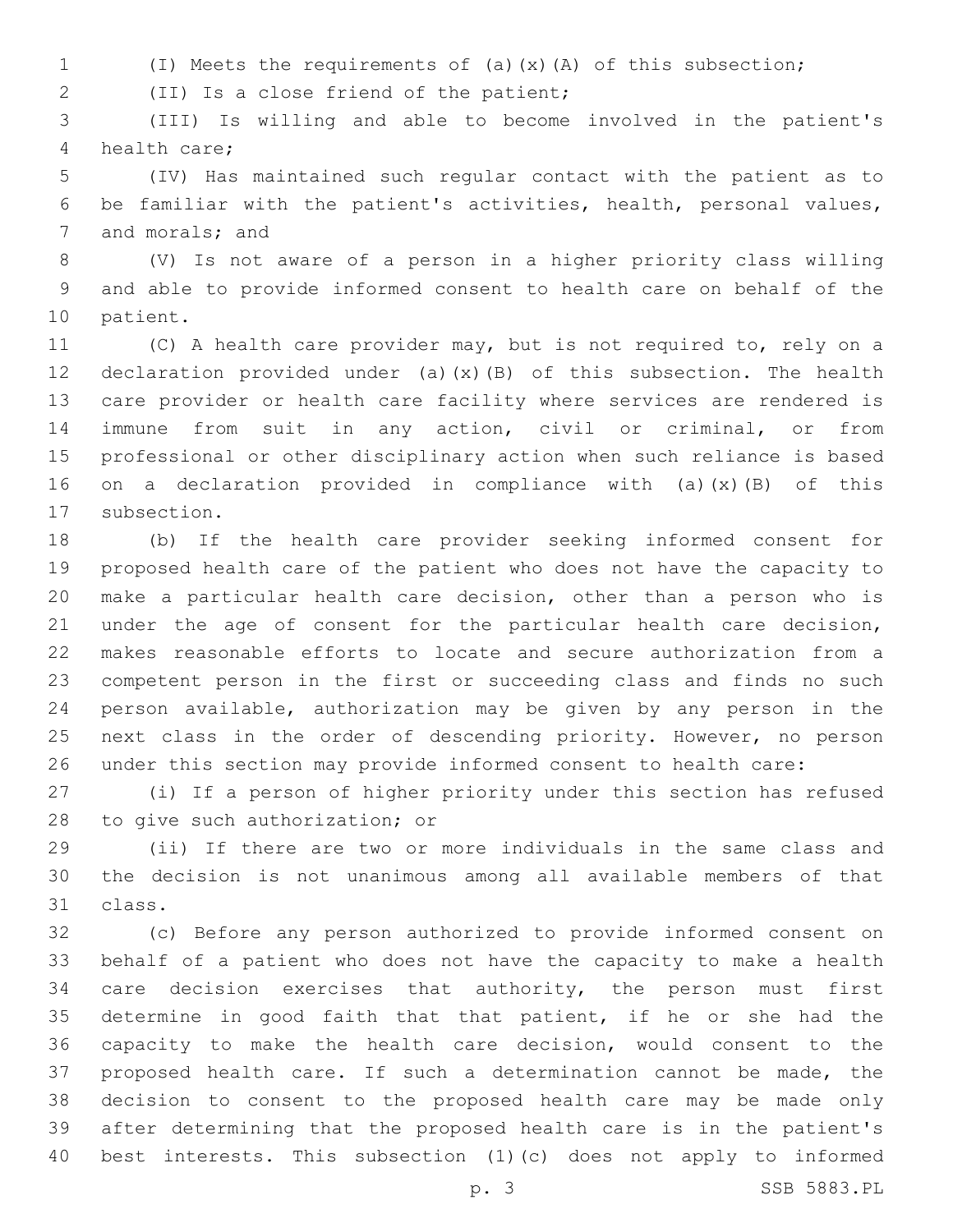consent provided on behalf of a patient who has not reached the age of consent required to make a particular health care decision.

 (d) No rights under Washington's death with dignity act, chapter 70.245 RCW, may be exercised through a person authorized to provide informed consent to health care on behalf of a patient who does not 6 have the capacity to make a health care decision.

 (2) Informed consent for health care, including mental health care, for a patient who is under the age of majority and who is not otherwise authorized to provide informed consent, may be obtained from a person authorized to consent on behalf of such a patient.

 (a) Persons authorized to provide informed consent to health care, including mental health care, on behalf of a patient who is under the age of majority and who is not otherwise authorized to provide informed consent, shall be a member of one of the following classes of persons in the following order of priority:

 (i) The appointed guardian, or legal custodian authorized pursuant to Title 26 RCW, of the minor patient, if any;

 (ii) A person authorized by the court to consent to medical care for a child in out-of-home placement pursuant to chapter 13.32A or 20 13.34 RCW, if any;

21 (iii) Parents of the minor patient;

 (iv) The individual, if any, to whom the minor's parent has given a signed authorization to make health care decisions for the minor 24 patient; and

 (v) A competent adult representing himself or herself to be a relative responsible for the health care of such minor patient or a competent adult who has signed and dated a declaration under penalty of perjury pursuant to chapter 5.50 RCW stating that the adult person is a relative responsible for the health care of the minor patient. Such declaration shall be effective for up to six months from the 31 date of the declaration.

 (b)(i) Informed consent for health care on behalf of a patient who is under the age of majority and who is not otherwise authorized to provide informed consent may be obtained from a school nurse, school counselor, or homeless student liaison when:

 (A) Consent is necessary for nonemergency, outpatient, primary care services, including physical examinations, vision examinations and eyeglasses, dental examinations, hearing examinations and hearing aids, immunizations, treatments for illnesses and conditions, and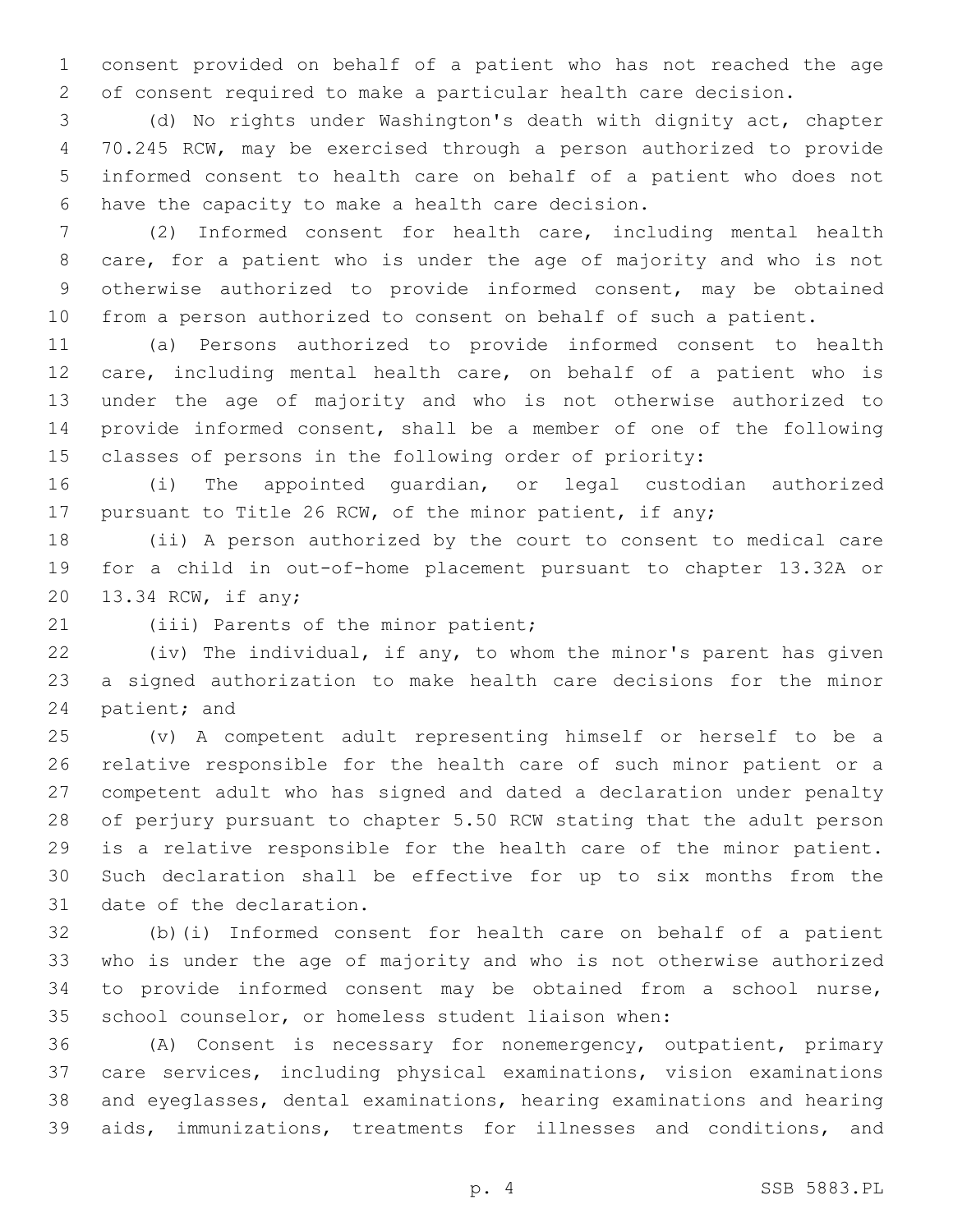routine follow-up care customarily provided by a health care provider in an outpatient setting, excluding elective surgeries;

 (B) The minor patient meets the definition of a "homeless child or youth" under the federal McKinney-Vento homeless education assistance improvements act of 2001, P.L. 107-110, January 8, 2002, 115 Stat. 2005; and6

 (C) The minor patient is not under the supervision or control of a parent, custodian, or legal guardian, and is not in the care and custody of the department of social and health services.

 (ii) A person authorized to consent to care under this subsection (2)(b) and the person's employing school or school district are not subject to administrative sanctions or civil damages resulting from 13 the consent or nonconsent for care, any care, or payment for any care, rendered pursuant to this section. Nothing in this section prevents a health care facility or a health care provider from seeking reimbursement from other sources for care provided to a minor 17 patient under this subsection (2)(b).

 (iii) Upon request by a health care facility or a health care provider, a person authorized to consent to care under this subsection (2)(b) must provide to the person rendering care a declaration signed and dated under penalty of perjury pursuant to chapter 5.50 RCW stating that the person is a school nurse, school counselor, or homeless student liaison and that the minor patient meets the elements under (b)(i) of this subsection. The declaration must also include written notice of the exemption from liability 26 under (b)(ii) of this subsection.

 (c) A health care provider may, but is not required to, rely on the representations or declaration of a person claiming to be a 29 relative responsible for the care of the minor patient, under (a)(v) of this subsection, or a person claiming to be authorized to consent to the health care of the minor patient under (b) of this subsection, if the health care provider does not have actual notice of the falsity of any of the statements made by the person claiming to be a relative responsible for the health care of the minor patient, or person claiming to be authorized to consent to the health care of the 36 minor patient.

 (d) A health care facility or a health care provider may, in its discretion, require documentation of a person's claimed status as being a relative responsible for the health care of the minor patient, or a person claiming to be authorized to consent to the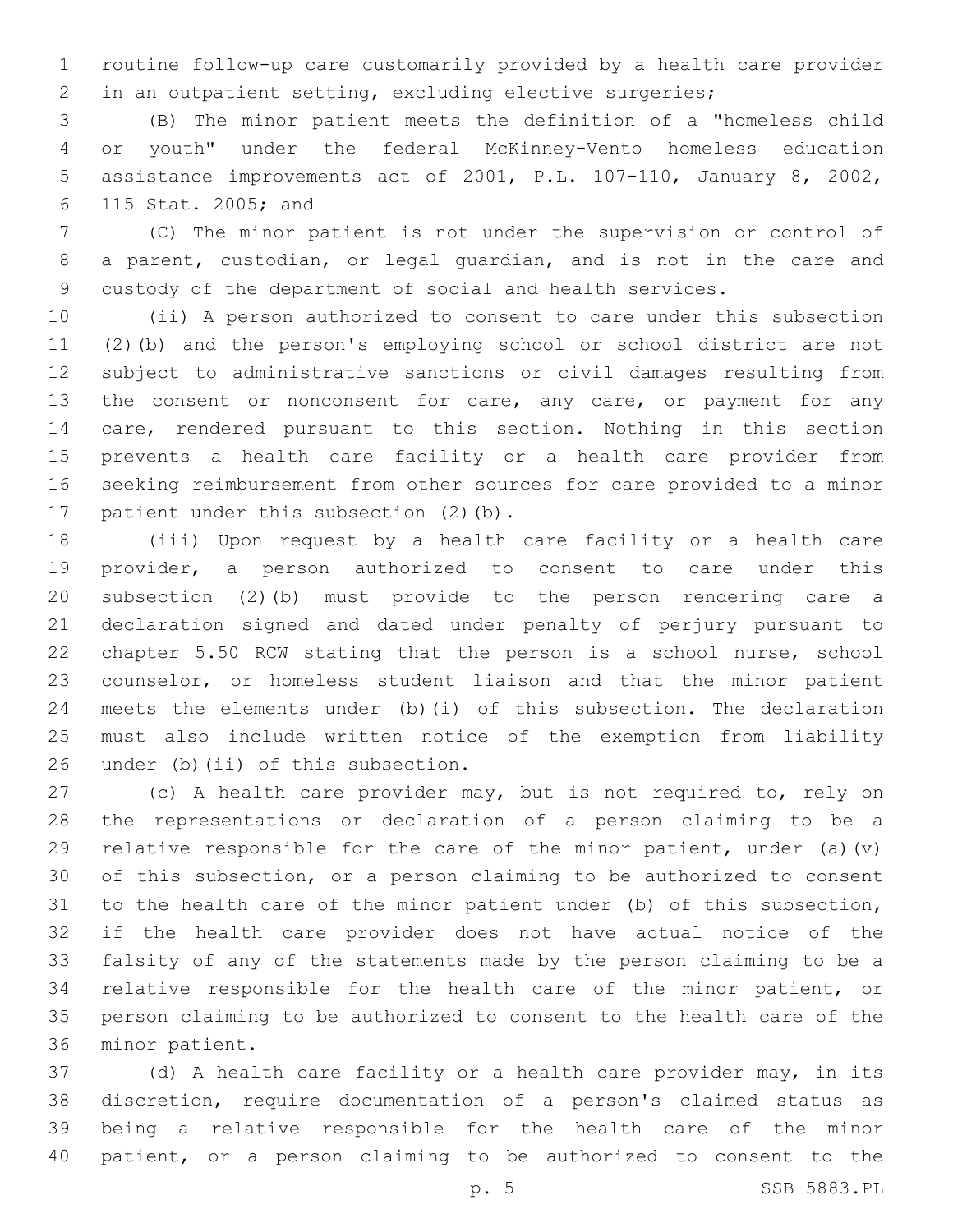health care of the minor patient under (b) of this subsection. However, there is no obligation to require such documentation.

 (e) The health care provider or health care facility where services are rendered shall be immune from suit in any action, civil or criminal, or from professional or other disciplinary action when such reliance is based on a declaration signed under penalty of perjury pursuant to chapter 5.50 RCW stating that the adult person is a relative responsible for the health care of the minor patient under (a)(v) of this subsection, or a person claiming to be authorized to consent to the health care of the minor patient under (b) of this 11 subsection.

 (3) An unaccompanied homeless youth who is under the age of 13 majority, who is not otherwise authorized to provide informed 14 consent, and is unable to obtain informed consent under subsection (2)(b)(i) of this section is authorized to provide informed consent 16 for nonemergency, outpatient, primary care services, including physical examinations, vision examinations and eyeglasses, dental examinations, hearing examinations and hearing aids, immunizations, treatments for illnesses and conditions, and routine follow-up care customarily provided by a health care provider in an outpatient 21 setting, excluding elective surgeries.

(a) For purposes of this subsection:

 (i) "Unaccompanied" means a youth experiencing homelessness while 24 not in the physical custody of a parent or quardian.

25 (ii) "Homeless" means without a fixed, regular, and adequate nighttime residence as set forth in the federal McKinney-Vento homeless education assistance improvements act of 2001, P.L. 107-110, January 8, 2002, 115 Stat. 2005.

 (b) A health care facility or a health care provider may, in its discretion, require documentation that the minor patient under this subsection (3) is an unaccompanied homeless youth. However, there is no obligation to require such documentation. Acceptable documentation that a minor patient is an unaccompanied homeless youth includes a written or electronic statement signed under penalty of perjury 35 pursuant to chapter 5.50 RCW by:

 (i) Staff at a governmental or nonprofit human services agency or homeless services agency;

(ii) An attorney representing the minor patient; or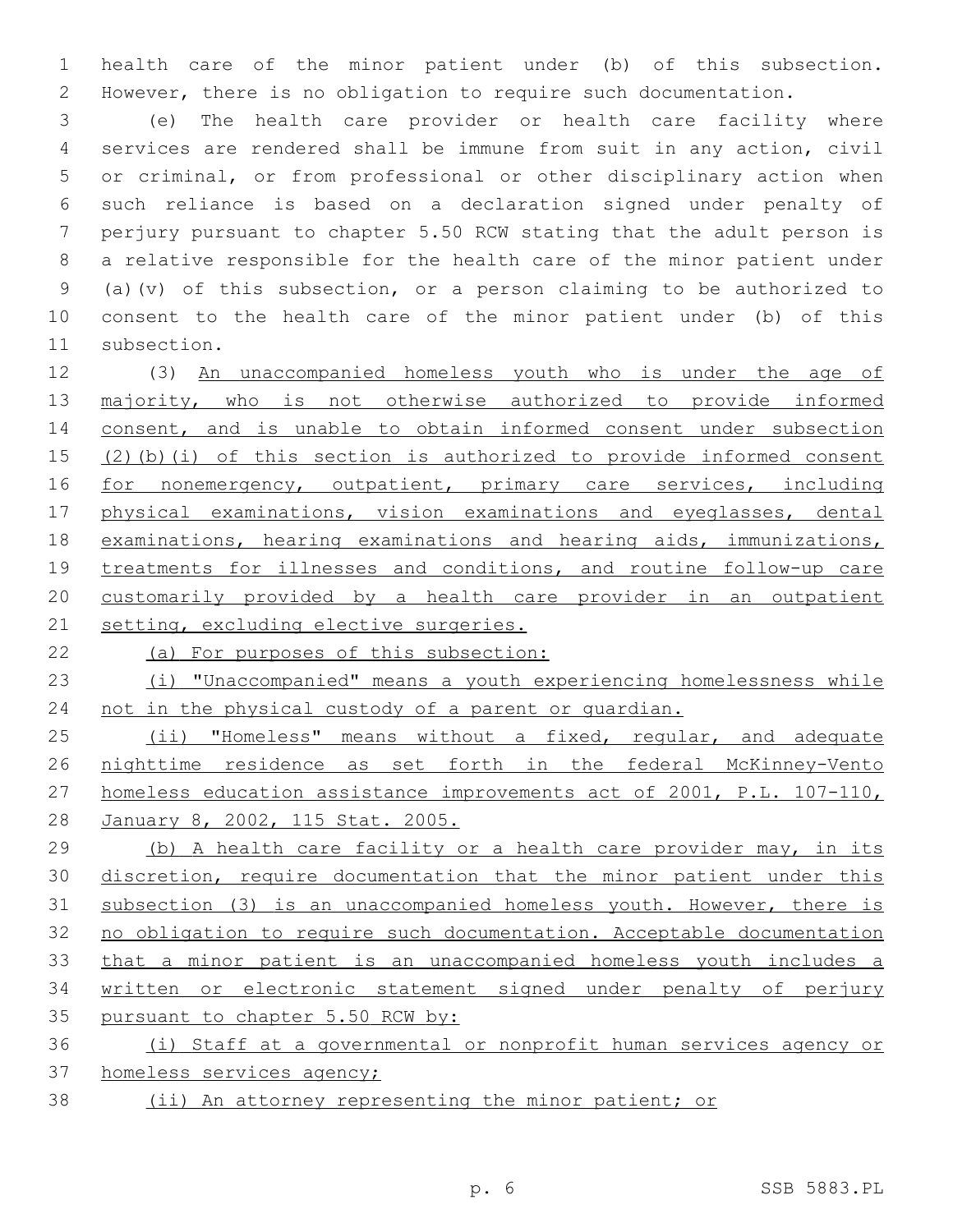(iii) An adult relative of the minor patient or other adult with knowledge of the minor patient and the minor patient's housing situation. (c) A health care provider may, but is not required to, rely on the representations or declaration stating that the patient is an unaccompanied homeless youth, if the health care provider does not

 have actual notice of the falsity of any of the statements made by 8 the person claiming to be authorized to consent to the health care of the minor patient.

10 (d) The health care provider or health care facility where services are rendered is immune from suit in any action, civil or criminal, and from professional or other disciplinary action when such reliance is based on a declaration signed under penalty of 14 perjury pursuant to chapter 5.50 RCW stating that the patient is an unaccompanied homeless youth under (b) of this subsection, or is based on the statement of a minor patient regarding the minor patient's housing situation.

 (e) A person who provides a statement for documentation that the minor patient is an unaccompanied homeless youth is not subject to administrative sanctions or civil liability for providing documentation in good faith based upon the person's knowledge of the minor patient and the minor patient's housing situation.

 (f) During a visit with an unaccompanied homeless youth who provides informed consent authorized under this subsection (3), a primary care provider as defined under RCW 74.09.010 shall use existing best practices that align with any guidelines developed by the office of crime victims advocacy established in RCW 43.280.080 and the commercially sexually exploited children statewide coordinating committee established under RCW 7.68.801 designed to identify:

 (i) Whether the unaccompanied homeless youth may be a victim of human trafficking; and

 (ii) Potential referral to additional services, the department of children, youth, and families, or law enforcement.

 (4) For the purposes of this section, "health care," "health care provider," and "health care facility" shall be defined as established 37 in RCW 70.02.010.